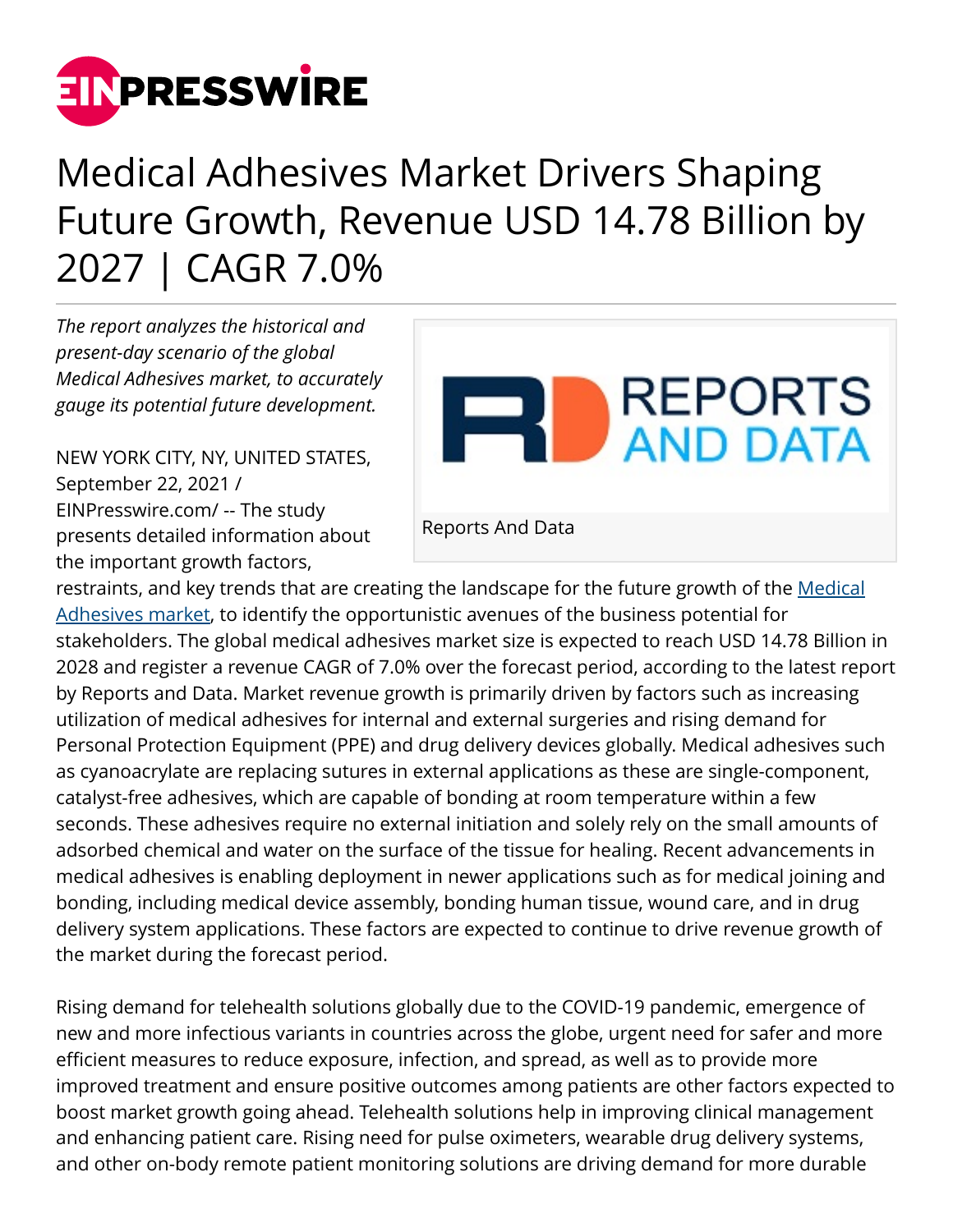medical adhesives.

Major players in the market include Ethicon, Inc. (Johnson & Johnson), Henkel AG & Co. KGaA, 3M, Baxter International Inc., Nitto Denko Corporation, B. Braun (B. Braun Melsungen), H.B. Fuller Company, Bostik (Arkema), Chemence, and CryoLife, Inc.

Get PDF brochure for Industrial Insights and business Intelligence @ <https://www.reportsanddata.com/sample-enquiry-form/4191>

## Market Overview:

Chemicals are required in many industrial processes. As a result, the materials and chemicals industry is inextricably linked to other sectors. When one is utilized to produce the other, there is a correlation. Other industries use chemicals from chemical makers and suppliers as raw materials.

More than 70% of chemical industry products are being consumed by other industries, with roughly 20% being used by the industry for other purposes. This 70 percent supports food and health, textiles, transportation, medications, and other sectors. Only 10% of the products are intended to be sold to the general public. The expansion of the materials and chemicals business is dependent on demand from other industries. As a result, supply is directly affected by increased manufacturing rates in other industries.

## Some Key Highlights From the Report

In February 2021, Henkel Adhesive Technologies announced the expansion of its strategic partnership with Quad Industries. The partnership was expanded in order to provide support and capacities for prototyping and technological value creation with printed electronics solutions across multiple industries. With the partnership, the companies are aiming to strengthen the creation of printed electronics solutions such electronic skin patches. Smart health patch was developed by Belgium-based Byteflies, together with Henkel, and Quad Industries and four other medical and technology companies for remote patient monitoring.

Synthetic & semi-synthetic resin segment is expected to account for largest revenue share in the global medical adhesives market over the forecast period. Wide usage of synthetic & semisynthetic resins for assembling and sealing medical devices and parts is expected to boost revenue growth of this segment.

Reactive & other technologies segment is expected to register significant revenue growth over the forecast period. Reactive & other technologies such as self-cured composite resin helps in restoring deeper cavities, those with dentinal gingival margin, and for occlusal restorations, which is increasing its utilization in dental applications.

Dental segment is expected to account for a considerably large revenue share in the global medical adhesives market owing to growing awareness regarding oral hygiene and rising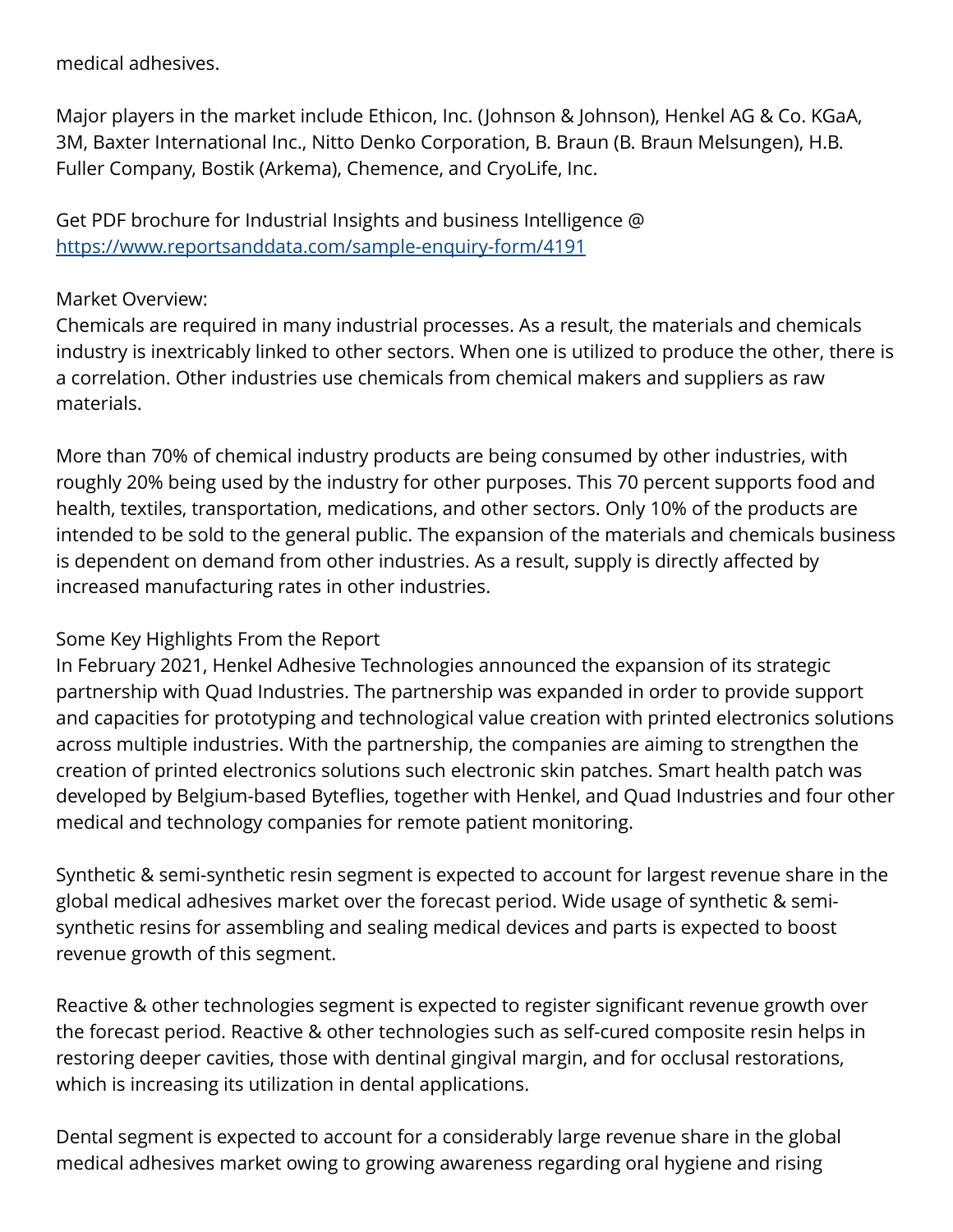popularity of cosmetic dental procedures like tooth bleaching, enamel bonding, dental veneers, Invisalign braces, and enamel abrasion.

The medical adhesives market in North America is expected to account for largest revenue share over the forecast period. Growing geriatric population in the region and increasing prevalence of chronic diseases such as cardiovascular diseases is driving rising utilization of medical adhesives in internal surgeries.

Request for Custom Research @ [https://www.reportsanddata.com/request-customization](https://www.reportsanddata.com/request-customization-form/4191)[form/4191](https://www.reportsanddata.com/request-customization-form/4191)

For the purpose of this report, Reports and Data has segmented the global medical adhesives market based on resin type, technology, application, and region: Resin Type Outlook (Revenue, USD Billion; Volume, Kilo Tons; 2018-2028)

Natural Resin Type

Collagen

Fibrin

**Others** 

Synthetic & Semi-Synthetic Resin Type

Silicone

Epoxy

Acrylic

Polyurethane

Cyanoacrylate

**Others** 

Technology Outlook (Revenue, USD Billion; Volume, Kilo Tons; 2018-2028)

Solvent-based

Water-based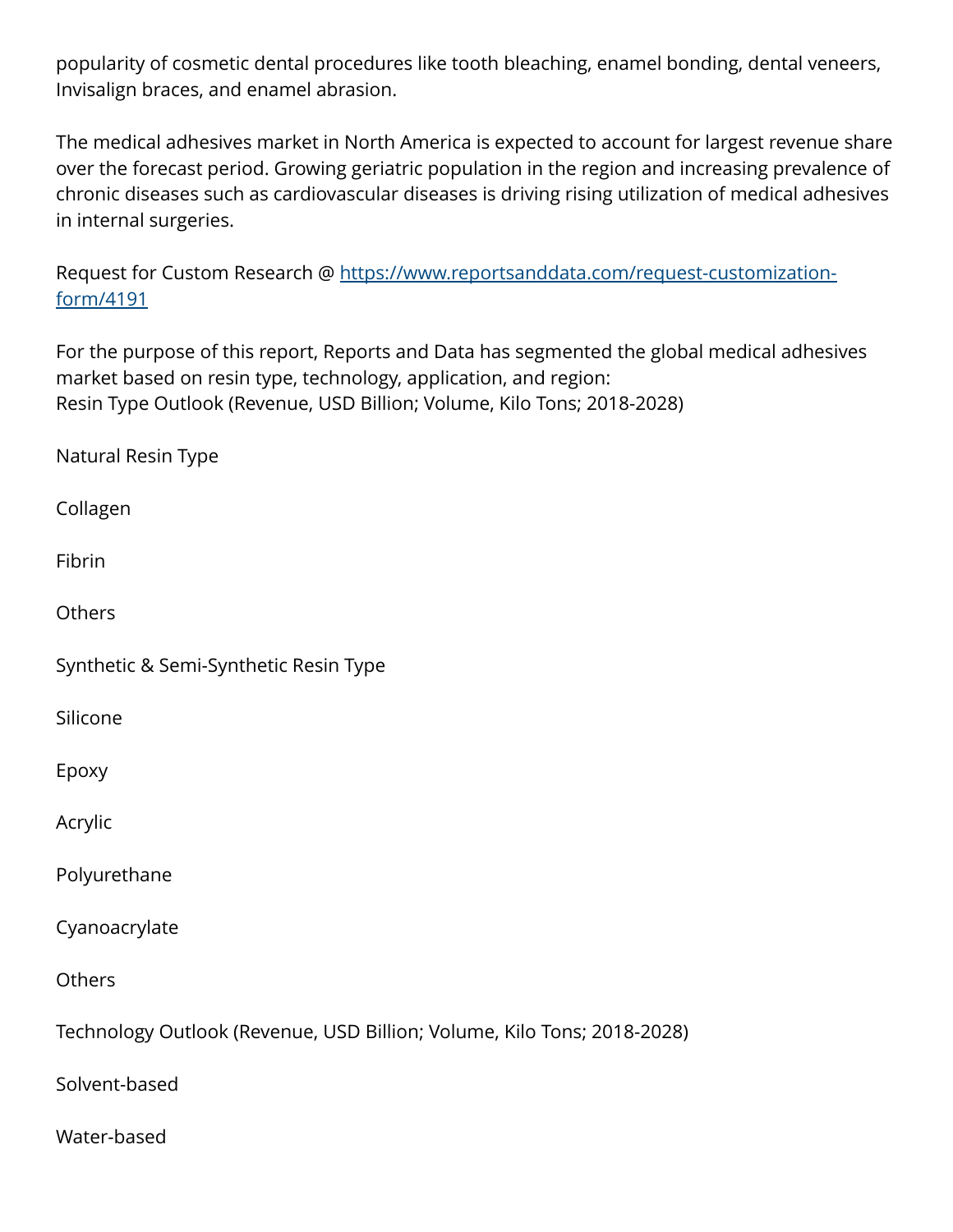Solid & Hot-melt Based

Reactive & Others

Application Outlook (Revenue, USD Billion; Volume, Kilo Tons; 2018-2028)

External Surgery

Internal Surgery

Dental

Medical Devices & Equipment

**Others** 

Regional Outlook (Revenue, USD Billion; Volume, Kilo Tons; 2018-2028)

North America

Europe

Asia Pacific

Latin America

MEA

Buy now your Exclusive copy of Report @ [https://www.reportsanddata.com/checkout](https://www.reportsanddata.com/checkout-form/4191)[form/4191](https://www.reportsanddata.com/checkout-form/4191)

## About Reports and Data

Reports and Data is a market research and consulting company that provides syndicated research reports, customized research reports, and consulting services. Our solutions purely focus on your purpose to locate, target and analyze consumer behavior shifts across demographics, across industries and help client's make a smarter business decision. We offer market intelligence studies ensuring relevant and fact-based research across a multiple industries including Healthcare, Technology, Chemicals, Power and Energy. We consistently update our research offerings to ensure our clients are aware about the latest trends existent in the market. Reports and Data has a strong base of experienced analysts from varied areas of expertise.

Tushar Rajput